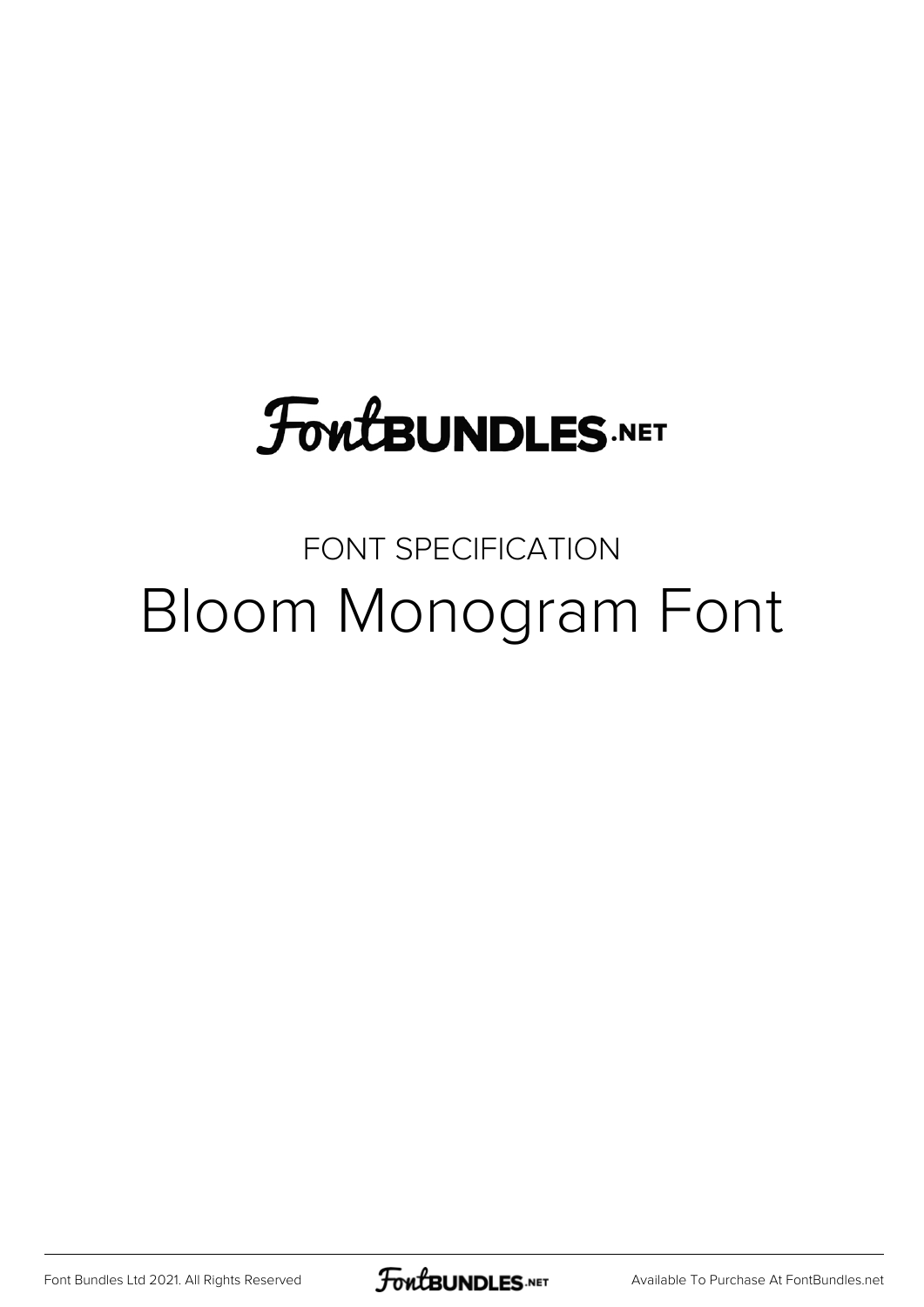## Bloom Monogram Font - Regular

**Uppercase Characters** 

ABCOGFGHIJKCHNOVQ  $\ell \mathcal{G} \mathcal{U} \mathcal{U} \mathcal{U} \mathcal{X} \mathcal{U} \mathcal{Z}$ 

Lowercase Characters

 $\mathscr{A}\mathscr{B}\mathscr{C}\mathscr{D}\mathscr{G}\mathscr{G}\mathscr{G}\mathscr{A}\mathscr{G}\mathscr{G}\mathscr{C}$  $299992292$ 

#### **Numbers**

 $\mathscr{L}$ 

Punctuation and Symbols

|  |  | $\frac{1}{2}$ " # \$ % & ' ( )                                   |  |  |
|--|--|------------------------------------------------------------------|--|--|
|  |  | $+$ , - ; < =                                                    |  |  |
|  |  | $> ? [ \quad \vert \quad ] \quad \wedge \quad \vert \quad \vert$ |  |  |
|  |  | $\}$ j $\phi$ £ $\alpha$ \ i $\circ$                             |  |  |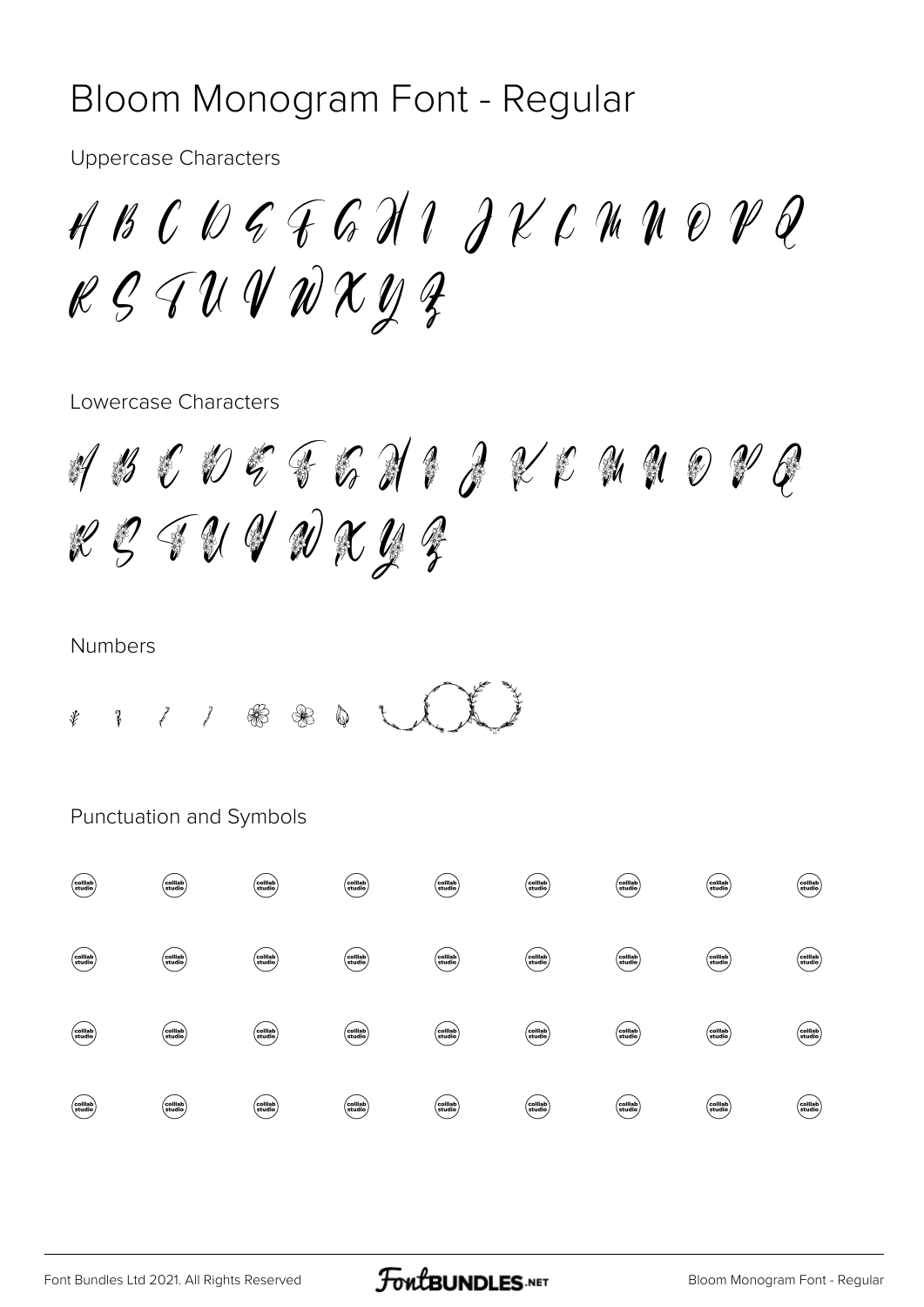

All Other Glyphs

## À Á Â Ã Ä Å Æ Ç È ÉÊËÌÍÎÏ Ñ Đ ÒÓÔÔÖרÙ  $\dot{U}$ Û Ü Ý Þ ß à á  $\hat{a}$ ã å æç è é ê ë ä  $\sqrt{ }$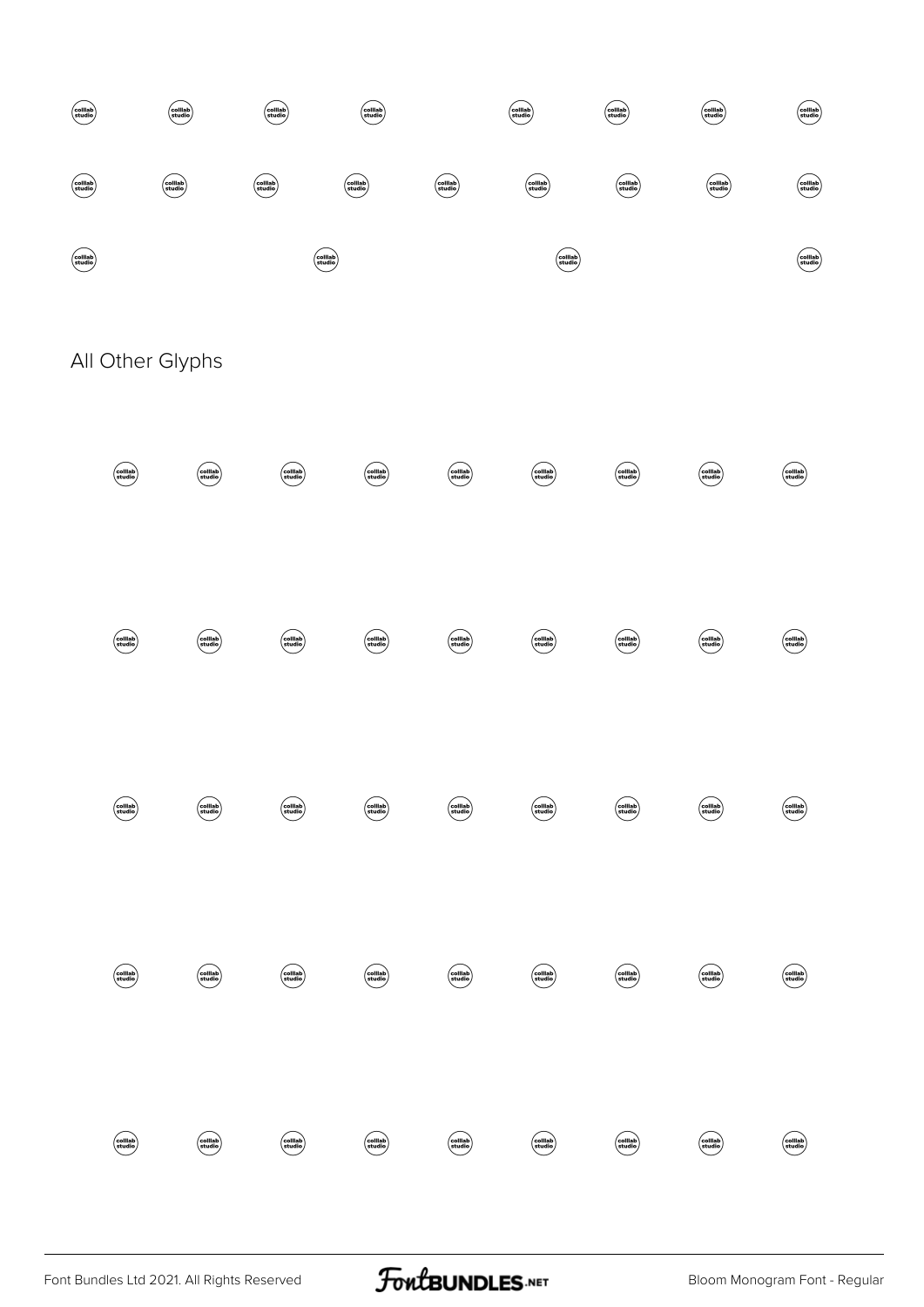# í î ï ð ñ ò ó ô õ ö ÷ ø ù ú û ü ý þ

ÿ